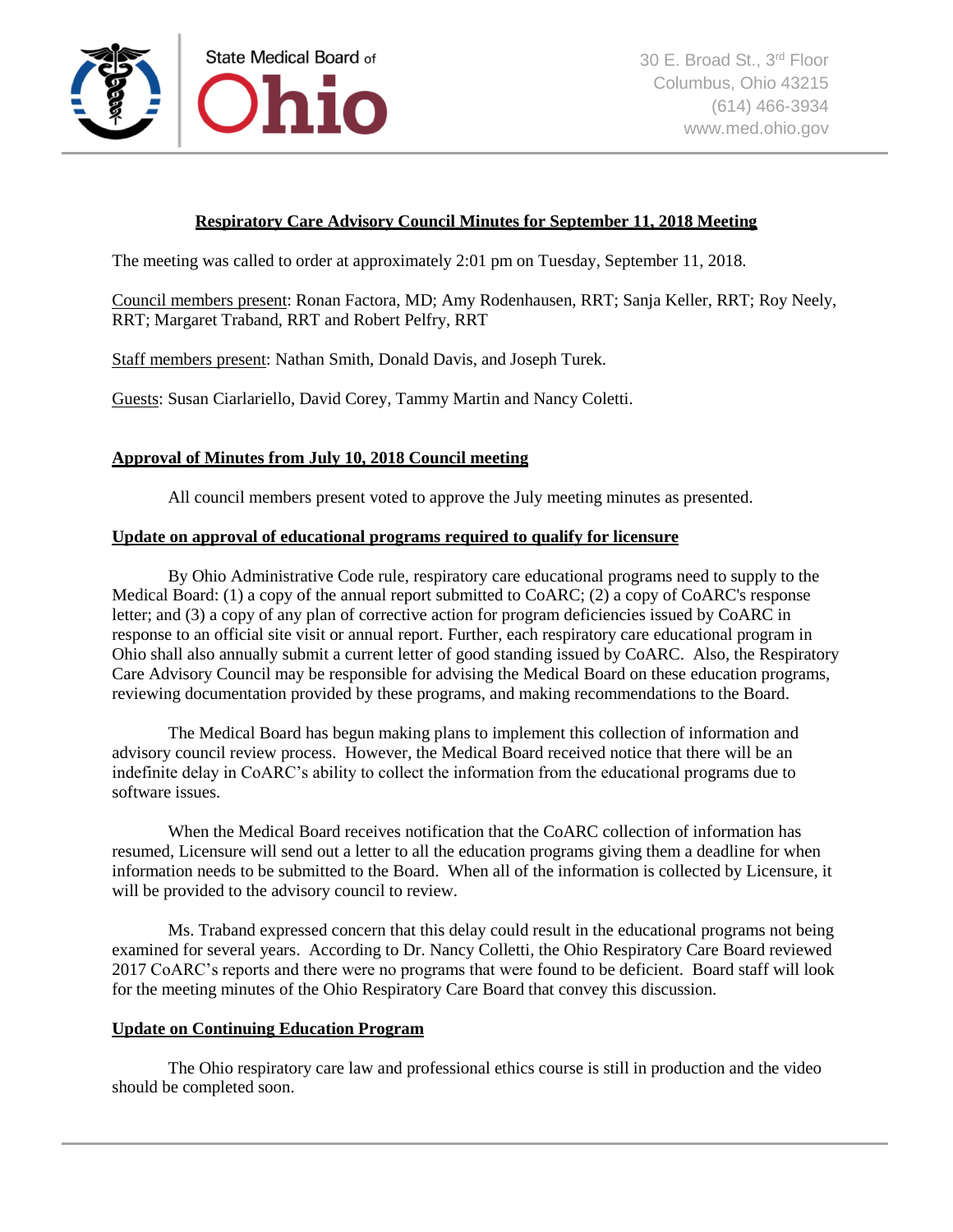### **Discussion of relationship between National Board for Respiratory Care continuing competency policy and renewal of licensure in Ohio**

Ms. Rodenhausen stated the issue was posed to her as whether maintaining the NBRC credential should be a requirement for renewal of license in Ohio. In 2007, the Ohio Respiratory Care Board stated that a current NBRC credential was not a requirement to renew a respiratory care license in Ohio.

Mr. Pelfry noted that NBRC has a grandfather clause that excludes respiratory therapists who achieved the credential before July 1, 2002 from having to renew their NBRC credential. Mr. Pelfry believes that a valid NBRC credential should be a requirement for license renewal.

Ohio's continuing education requirements exceed those of NBRC continued competency requirements. However, Ms. Traband noted NBRC requires that all 30 hours in the 5-year period are to be Category I (related to clinical practice). Ohio requires 15 of the 20 continuing education hours required biennially to be related to clinical practice of respiratory care.

The council discussed the potential that the RRT credential is possibly being misused if a licensee has not maintained the credential with NBRC. The council debated whether this a misuse of title or an issue of not properly maintaining competency. A related issue is how should a respiratory care professional sign a document if their NBRC credential has expired.

Due to Ohio's license renewal law in R.C. 4761.06, any change requiring a valid NBRC credential for renewal would have to be a statutory change. Mr. Pelfry stated that requiring all licensees to maintain their NBRC credential is important for the profession.

The council also noted that NBRC is also working on a new examination for continued competency in the future. The council would like additional information from NBRC on these issues including how other states deal with this issue. Board staff will investigate and bring additional information to the council when it is available.

#### **Update on status of recent scope of practice**

At the upcoming September 12, 2018 Scope of Practice Committee meeting, the following recommendations from the Respiratory Care Advisory Council will be presented.

First, as to the inquiry of whether triaging patients in the emergency room is within the scope of practice or a respiratory care therapist, the council recommended the following:

Triage associated with the evaluation and treatment of conditions involving cardiopulmonary impairment is within the scope of practice of a respiratory therapist. Triage is a team approach and respiratory therapists would be an integral part of managing triage more broadly with a team addressing any patient that would be seen in any emergency context acute or subacute.

Second, as to the inquiry of can a registered respiratory therapist change a tracheostomy tube in an acute setting under their scope of practice, the council recommended the following:

It is within the scope of practice of a registered respiratory therapist to change a tracheostomy tube in an acute setting. Best practices would include training and annual competency in this area.